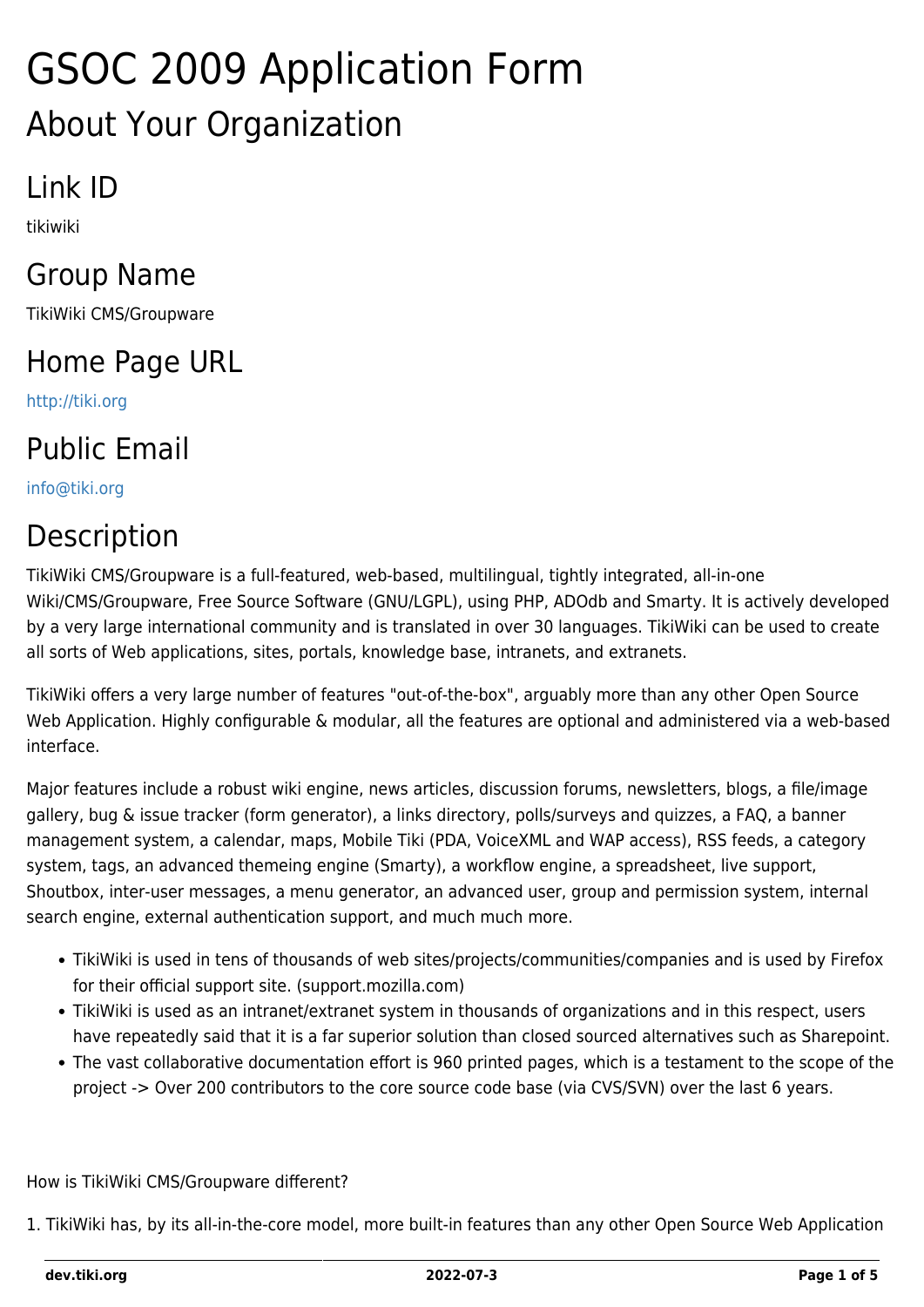(as far as we know!). All features are just clicks away in the admin panel. No need to hunt down/install 3rd party plugins/modules. Because of the all-in-one design, the feature integration is very tight.

2. TikiWiki is the Wiki Way applied to software development. It is easy to join the community and to contribute. <http://dev.tiki.org/How+to+get+commit+access>

3. TikiWiki is a rare hybrid of the CMS & Wiki worlds. Most CMSs are not wiki-centric. And most Wikis are just wikis without the additional CMS functionality.

According to various indicators, TikiWiki CMS/Groupware is, community-wise, top-tier amongst wiki software, and towards the top of the second tier as a CMS, after the "big 4" (Drupal, Joomla!, WordPress & Plone). It is of course unique as a blend of both wiki software and more general purpose CMS.

<http://www.ohloh.net/tags/wiki> [http://www.siteground.com/compare\\_best\\_wiki.htm](http://www.siteground.com/compare_best_wiki.htm) [http://www.ohloh.net/tags/content\\_management\\_system](http://www.ohloh.net/tags/content_management_system) <http://tiki.org/CMS+Landscape>

#### Why is your group applying to participate? What do you hope to gain by participating?

Participating in GSoC 2009 is an opportunity for us to

- gain visibility;
- appear on the list for other projects like The Google Highly Open Participation Contest;
- provide students the opportunity to gain real-world experience in working with someone else's code. Getting first job experience can be tricky and we subscribe to the motto "flip bits, not burgers";
- attract students to become active, long-standing contributors to the TikiWiki community;
- expose students to working, learning and sharing knowledge through "community coding";
- identify and develop community members as mentors to help new contributors;
- enhance the functionality of Tikiwiki;
- grow the Tikiwiki coding and support community.

#### What is the main public mailing list for your group?

<https://lists.sourceforge.net/lists/listinfo/tikiwiki-devel>

#### Where is the main IRC channel for your group?

[irc.freenode.net #tikiwiki](http://irc.tiki.org)

#### What criteria do you use to select the members of your group? Please be as specific as possible.

We look for a delicate balance of:

- Technical knowledge
- Knowledge of the field for each specific project
- Understanding of free software dynamics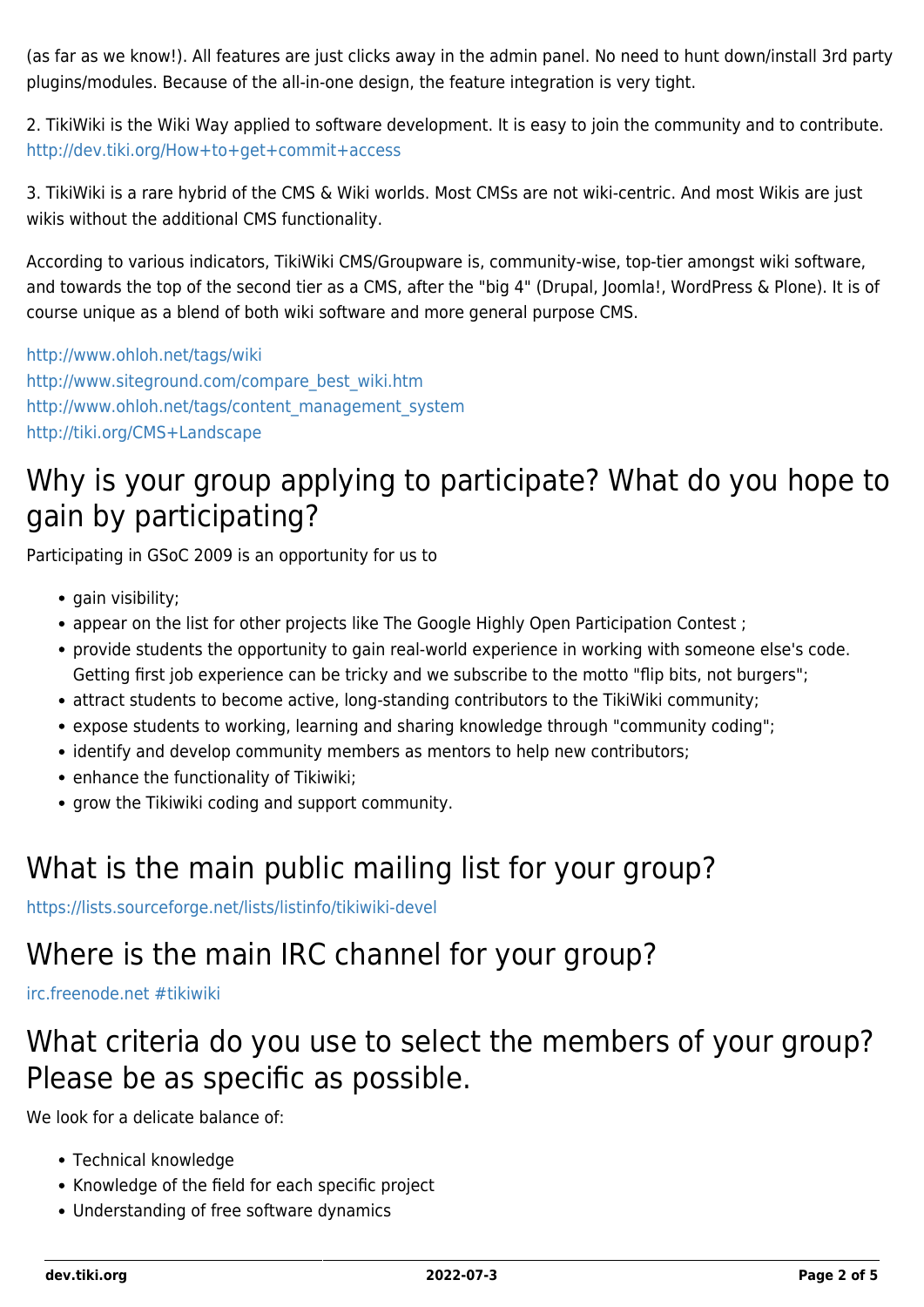- Understanding of TikiWiki CMS/Groupware, the Wiki Way applied to software development.
- Ideally, physical proximity with the student
- Availability and commitment to the project as a whole

## Has your group participated previously? If so, please summarize your involvement and any past successes and failures.

Not yet. However, one of our mentors, Nelson Ko, was a GSOC mentor in 2008 with the Mozilla community.

## If your group has not previously participated, have you applied in the past? If so, for what sort of participation?

Yes, we applied to be a mentoring organization for the first time in 2008.

#### What license does your organization use?

GNU Library or "Lesser" General Public License (LGPL)

## What is the URL to the ideas list of your organization?

<http://dev.tiki.org/GSOC+Ideas+2009>

## What is the main development mailing list for your group?

<https://lists.sourceforge.net/lists/listinfo/tikiwiki-devel>

## What is the application template you would like contributors to your organization to use.

Student proposals should include the following:

- Name and e-mail
- Which project do you wish to work on? See <http://dev.tiki.org/GSOC+Ideas+2009>
- Detailed description of how you intend to achieve the goals of the project you selected, e.g. what you intend to do, your suggested implementation, and a list of quantifiable results, a suggested project schedule?
- Availability: How many hours per week can you spend working on this? What other obligations do you have this summer?
- Bio: Who are you? What makes you the best person to work on this project?
- Do you have a preferred/suggested mentor for your project?
- Where do you live? (we'll try to match you with a mentor in a compatible timezone, or in the same city, if possible.)
- Have you analyzed the field? Please provide a list of 3 (or more) similar and/or related existing applications (free source or commercial) and your thoughts on these. (min 300 words on each)
- Are you comfortable with the [3 Rules](https://dev.tiki.org/3-Rules) of the community and the fact that you'll be [committing directly](https://dev.tiki.org/How-to-get-commit-access) [to the core of TikiWiki](https://dev.tiki.org/How-to-get-commit-access)?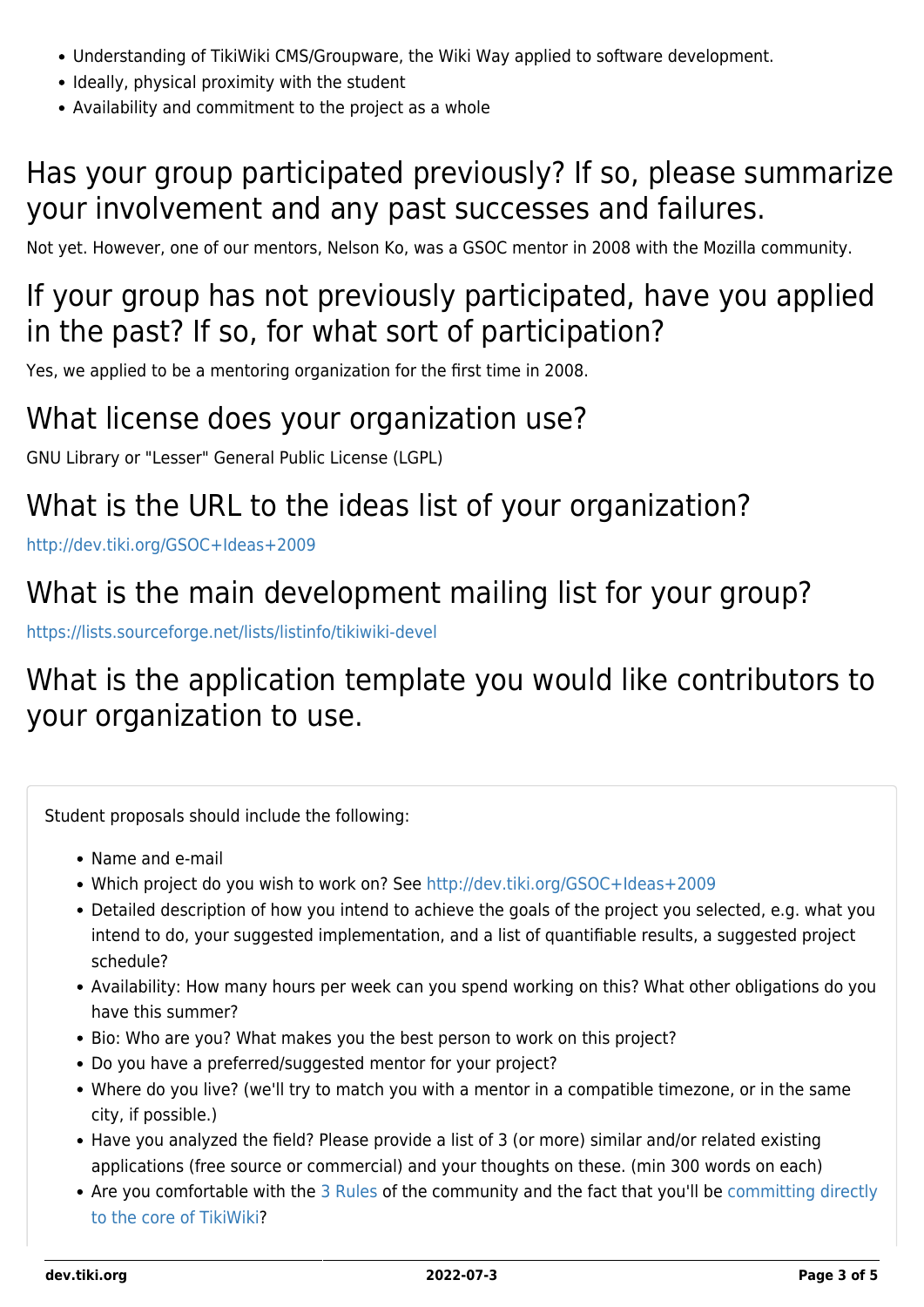- Have you put any code or writing that you've authored online? If so, please provide links.
- What other question(s) should we have asked you?

## What is your plan for dealing with disappearing contributors?

1. The first thing is to plan properly to minimize the risk by conducting a thorough process to pick the candidate and project. This is why the application template above is quite detailed.

2. It is very important to have regular follow-ups. Code produced in the context of the GSOC project will become an integral part of TikiWiki code (not an optional 3rd party add-on), and thus, the broader community will be involved in setting the requirements, testing, bugfixing, documentation and translation.

3. Ideally, at least one of the mentors should live geographically close enough to the student to enable face-toface follow-up meetings if necessary.

4. If, despite these precautions, a student should disappear, the administrator will intervene and identify the cause(s) of this disappearance. We will follow up/ discuss with the GSOC team to find a solution (Fund another student on the same project? etc.) It is noted that the GSOC initial bonding and project planning phase with the student is so important, and should hopefully avoid any disappearing contributors.

5. One of the 3 Rules of TikiWiki is "commit early, commit often". Frequent commits of code will ensure that we will not face a total loss if a student should disappear, and this will also help someone else continue on the work.

## What is your plan for dealing with disappearing members?

1. This is unlikely because mentors are picked because of their track record of reliability in the community. However, sometimes, unusual circumstances arise. Again, the administrator will be in regular contact with each team to make sure that all teams are intact and functioning well. And we have a list of enough mentors to ensure that we can find replacements if necessary.

2. Again, since the GSOC project will be an integral part of TikiWiki code and thus, the whole community will be potentially involved, one of the active community members will fill the void, while attempting to minimize the negative impact for the student and the project.

## What steps will you take to encourage contributors to interact with your community before, during, and after the program?

1. The student must understand that it's not interesting for the community to have a fly-by-night code-dump. The added functionality will be part of TikiWiki core and thus, it must fit in harmoniously. Students will be encouraged to use the #tikiwiki irc channel, join and ask questions on the development list, participate in [TikiFest](http://tiki.org/TikiFest), and add themselves as registered editors on the tiki documentation site.

2. We are looking for students who intend to use the project/functionality in a real context. So we'll take this into